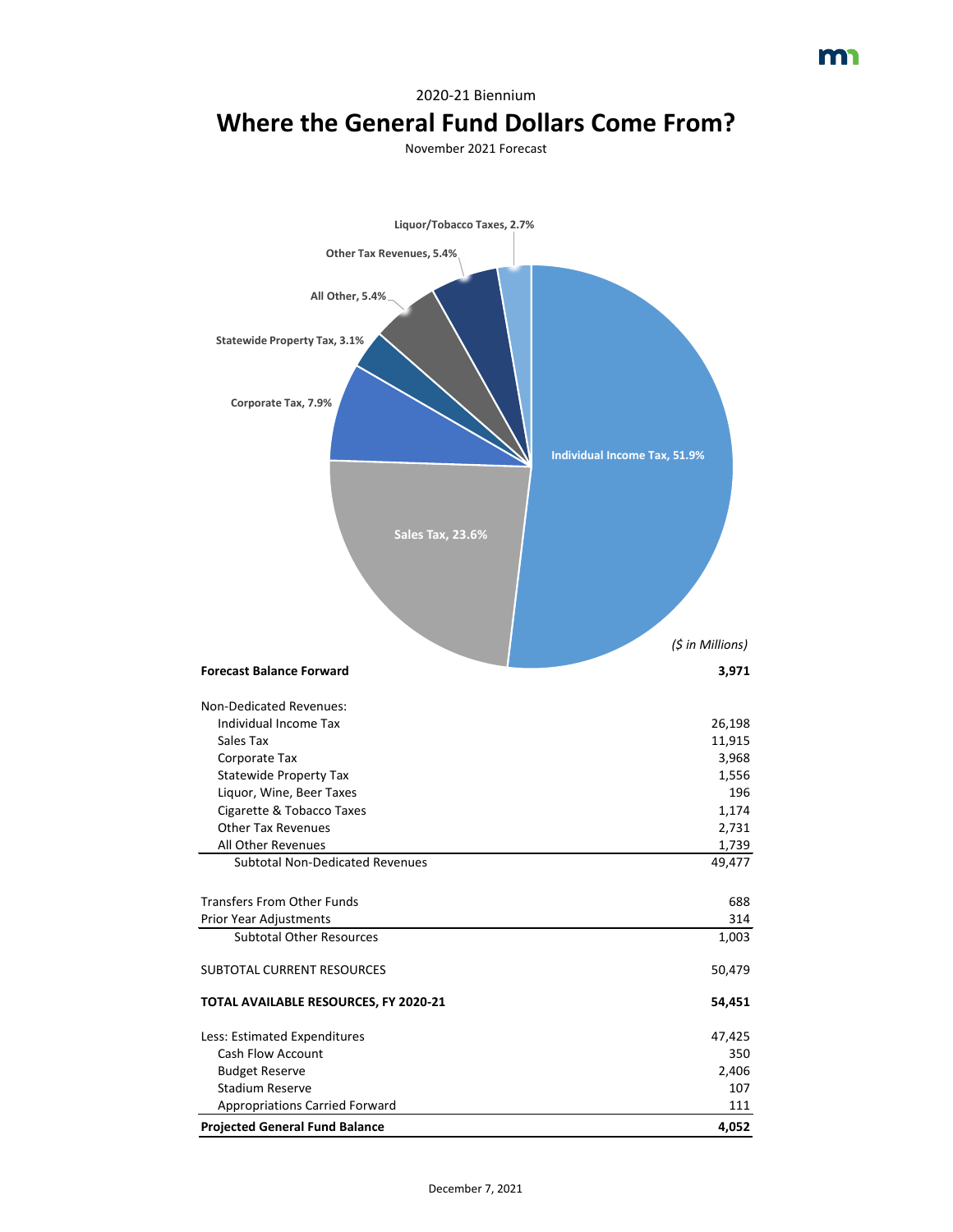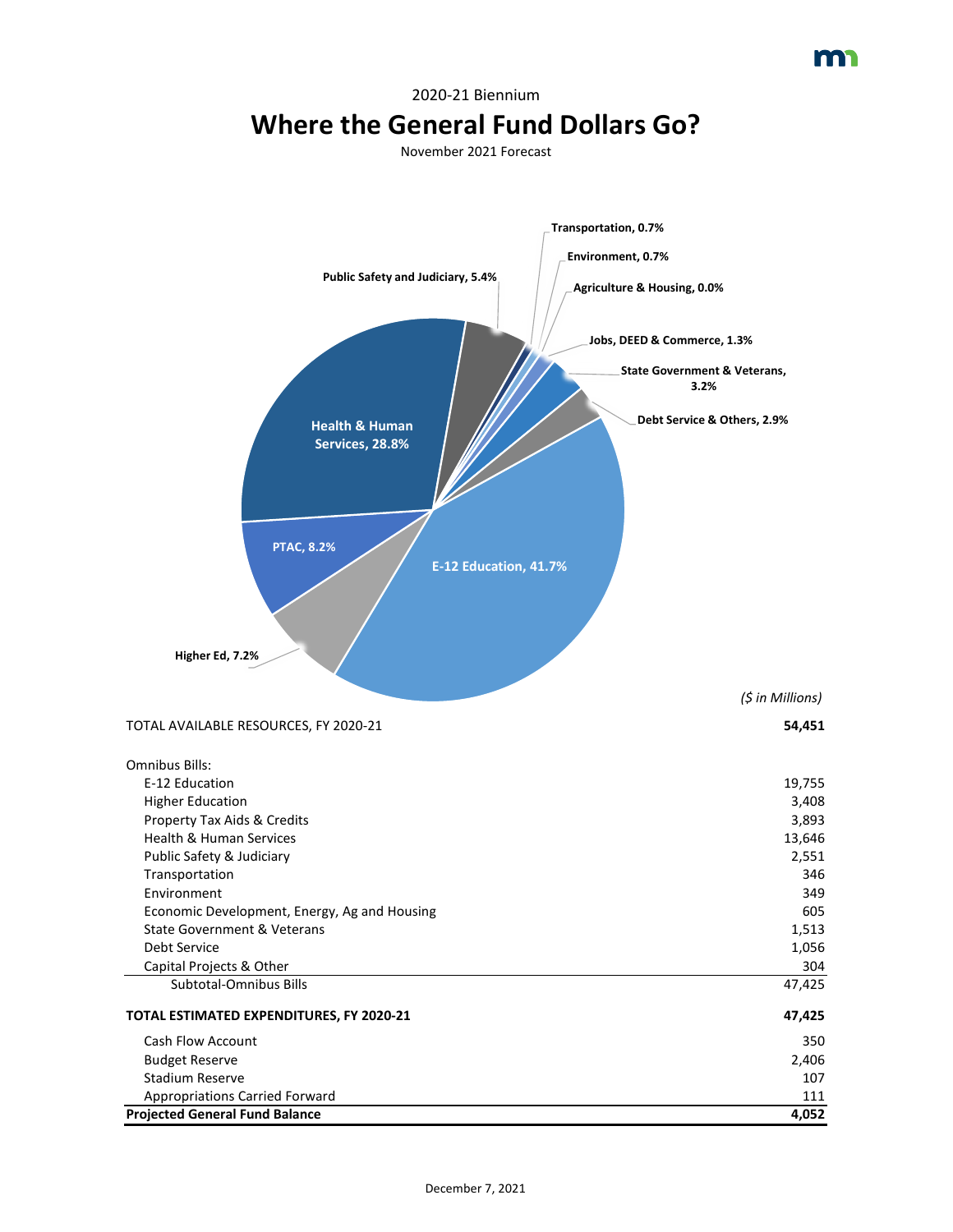## 2022-23 Biennium **Where the General Fund Dollars Come From?**

November 2021 Forecast

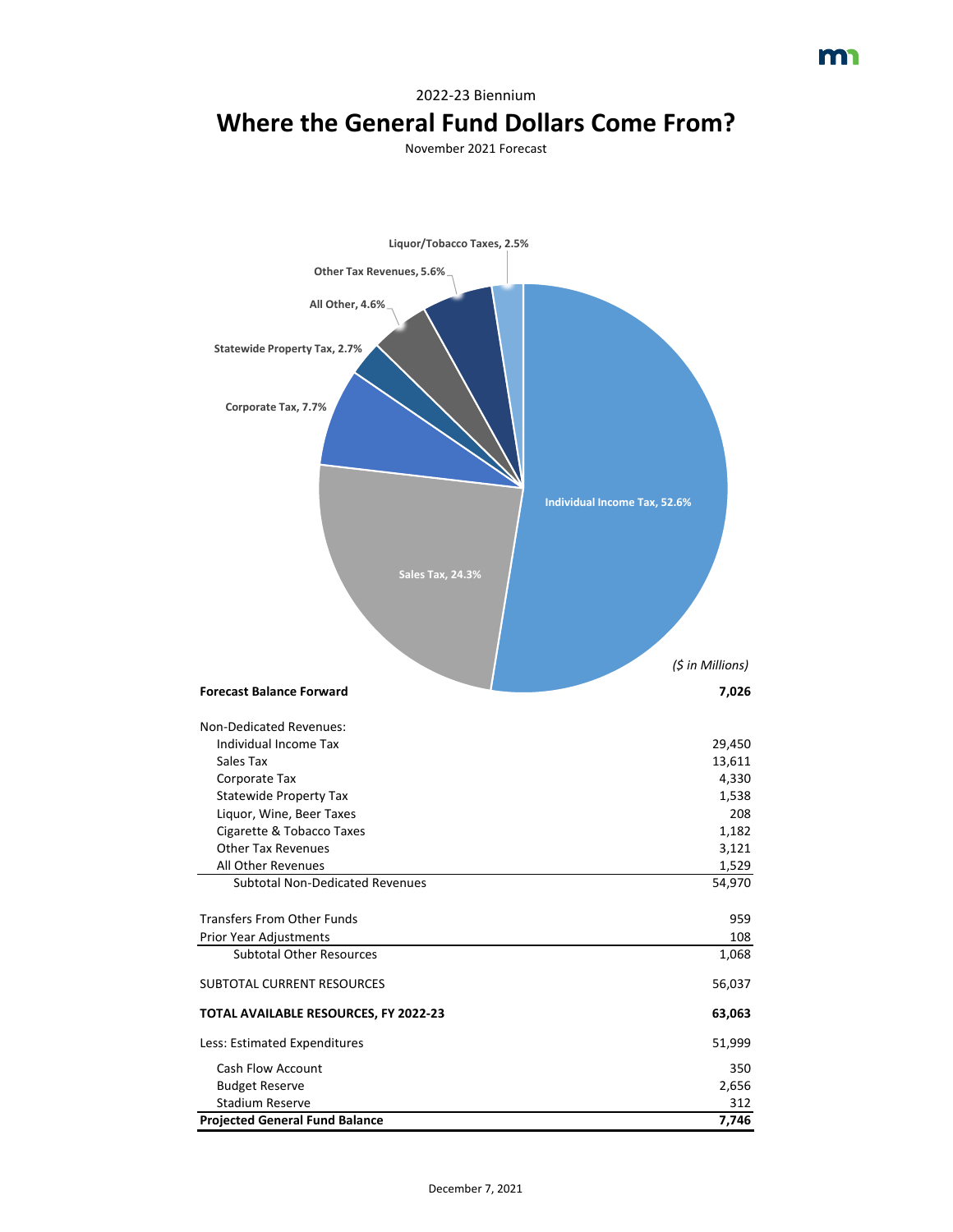

*(\$ in Millions)*

m

| TOTAL ESTIMATED EXPENDITURES, FY 2022-23                                     | 63,063          |
|------------------------------------------------------------------------------|-----------------|
| Omnibus Bills:                                                               |                 |
| E-12 Education                                                               | 20,661          |
| <b>Higher Education</b>                                                      | 3,512           |
| <b>Property Tax Aids &amp; Credits</b><br><b>Health &amp; Human Services</b> | 4,169<br>16,410 |
|                                                                              |                 |
| Transportation                                                               | 477             |
| Environment                                                                  | 386             |
| Economic Development, Energy, Ag and Housing                                 | 823             |
| <b>State Government &amp; Veterans</b>                                       | 1,364           |
| Debt Service                                                                 | 1,199           |
| Capital Projects & Other                                                     | 319             |
| Subtotal-Omnibus Bills                                                       | 51,999          |
| <b>TOTAL ESTIMATED EXPENDITURES, FY 2022-23</b>                              | 51,999          |
| <b>Cash Flow Account</b>                                                     | 350             |
| <b>Budget Reserve</b>                                                        | 2,656           |
| <b>Stadium Reserve</b>                                                       | 312             |
| <b>Projected General Fund Balance</b>                                        | 7,746           |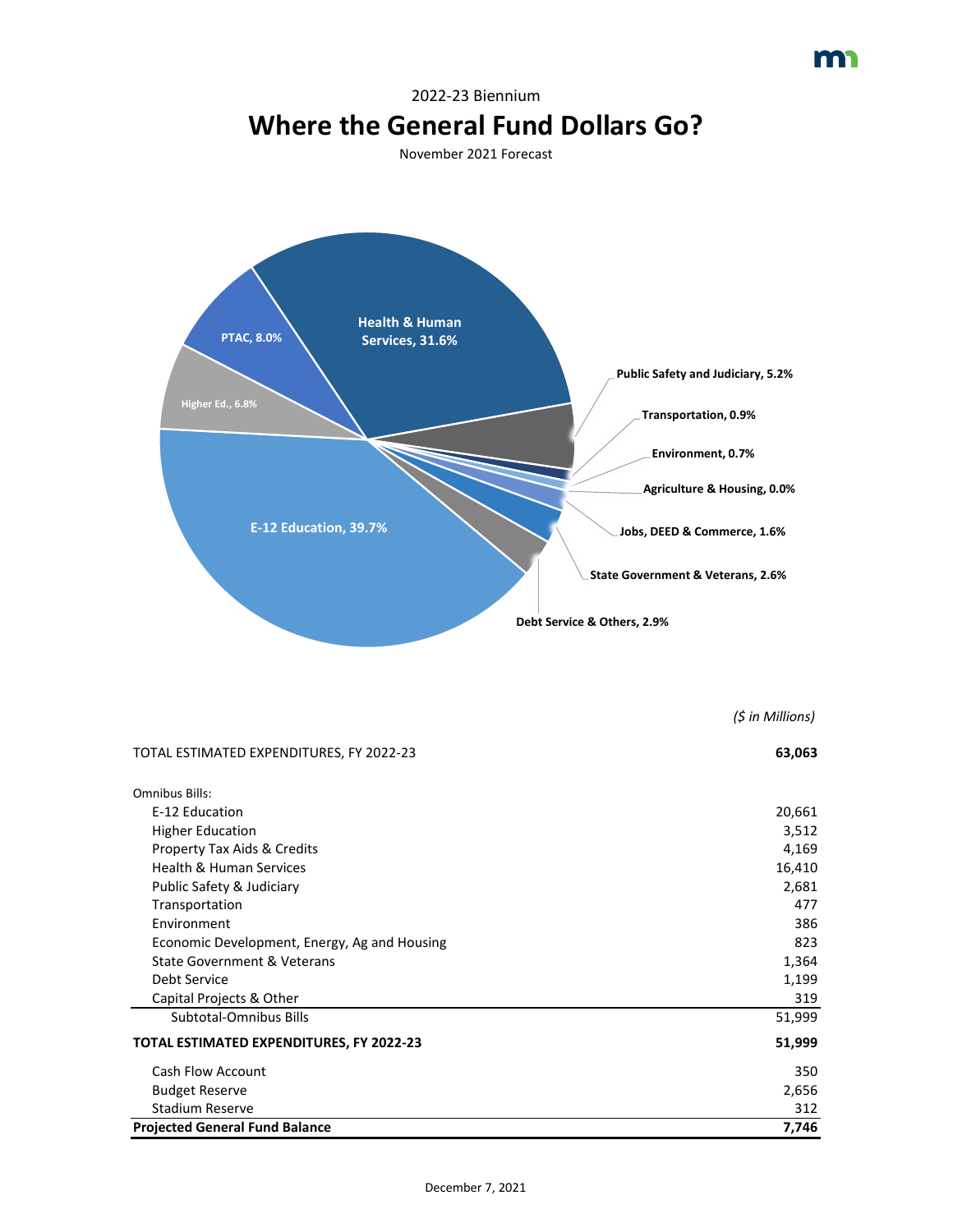| Liquor/Tobacco Taxes, 2.3%                                      |                                     |
|-----------------------------------------------------------------|-------------------------------------|
| Other Tax Revenues, 5.4%.                                       |                                     |
|                                                                 |                                     |
| All Other, 4.1%                                                 |                                     |
|                                                                 |                                     |
| <b>Statewide Property Tax, 2.5%</b>                             |                                     |
|                                                                 |                                     |
| Corporate Tax, 6.0%                                             |                                     |
|                                                                 |                                     |
|                                                                 |                                     |
|                                                                 |                                     |
|                                                                 |                                     |
|                                                                 | <b>Individual Income Tax, 54.9%</b> |
|                                                                 |                                     |
| <b>Sales Tax, 24.7%</b>                                         |                                     |
|                                                                 |                                     |
|                                                                 |                                     |
|                                                                 |                                     |
|                                                                 |                                     |
|                                                                 |                                     |
|                                                                 | (\$ in Millions)                    |
|                                                                 |                                     |
| <b>Forecast Balance Forward</b>                                 | 11,064                              |
| Non-Dedicated Revenues:                                         |                                     |
| Individual Income Tax                                           | 33,116                              |
| Sales Tax                                                       | 14,918                              |
| Corporate Tax                                                   | 3,614                               |
| <b>Statewide Property Tax</b><br>Liquor, Wine, Beer Taxes       | 1,497<br>218                        |
| Cigarette & Tobacco Taxes                                       | 1,180                               |
| <b>Other Tax Revenues</b>                                       | 3,282                               |
| All Other Revenues                                              | 1,536                               |
| <b>Subtotal Non-Dedicated Revenues</b>                          | 59,362                              |
| <b>Transfers From Other Funds</b>                               | 850                                 |
| Prior Year Adjustments                                          | 74                                  |
| <b>Subtotal Other Resources</b>                                 | 924                                 |
| SUBTOTAL CURRENT RESOURCES                                      | 60,285                              |
|                                                                 |                                     |
| TOTAL AVAILABLE RESOURCES, FY 2024-25                           | 71,349                              |
| Less: Estimated Expenditures                                    | 54,333                              |
| Cash Flow Account                                               | 350                                 |
| <b>Budget Reserve</b>                                           | 2,656                               |
| <b>Stadium Reserve</b><br><b>Projected General Fund Balance</b> | 550<br>13,460                       |

## 2024-25 Biennium **Where the General Fund Dollars Come From?**

November 2021 Forecast